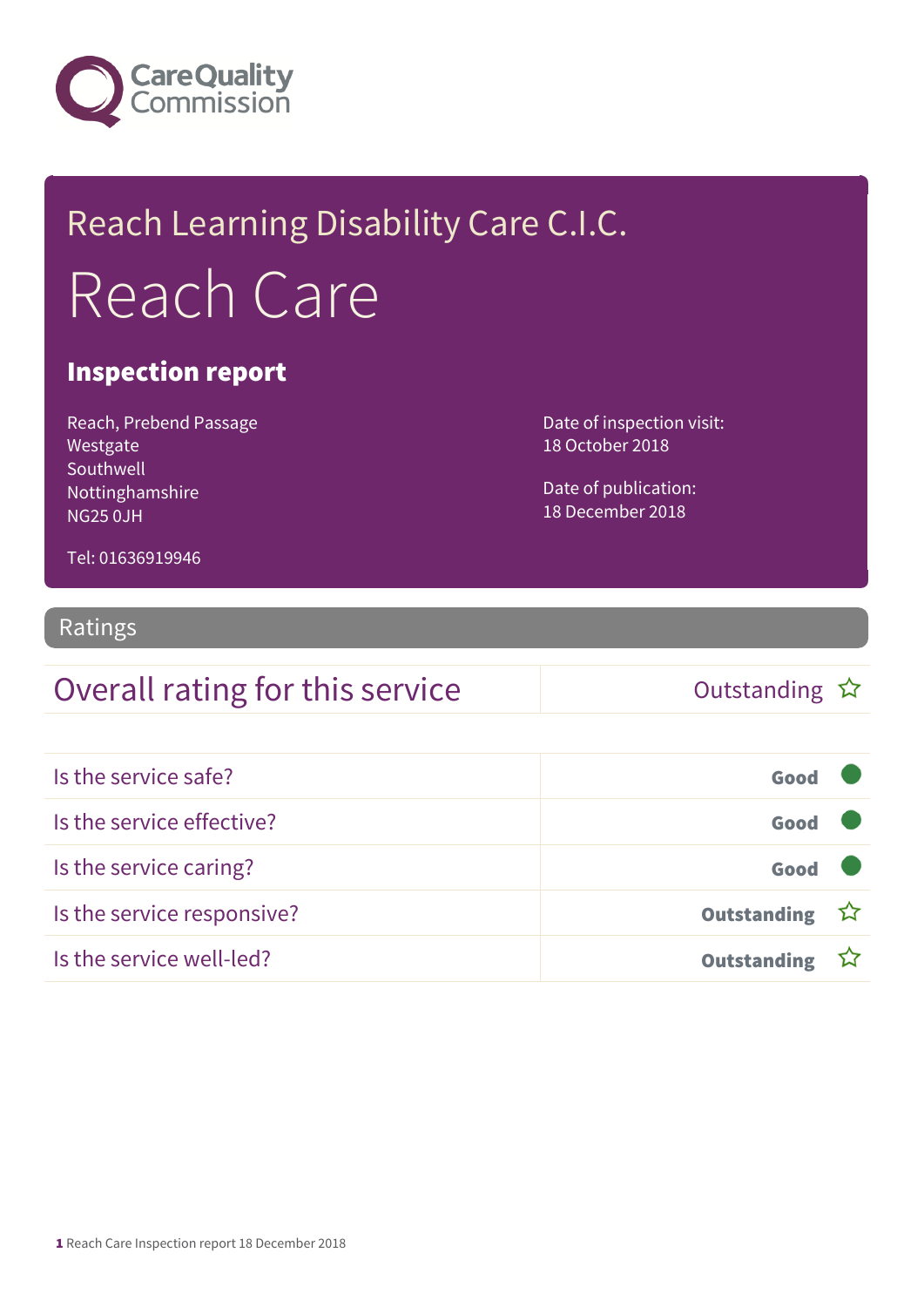#### Summary of findings

#### Overall summary

This inspection took place on the 18 October 2018 and was announced. Reach Learning Disability Care CIC (RLDC) is registered to support people with personal care. RLDC specialises in providing care and support for people who live with a learning disability, in their own homes and when out in the community. People also had use of a day service based at the office. At the time of the inspection there were 42 people receiving support with their personal care.

The service was last inspected in March 2016 and the overall rating for that inspection was Good. However, improvements were required in Effective. At this inspection we found that improvements had been made.

On the day of our inspection there was a registered manager in post who was available throughout the inspection. A registered manager is a person who has registered with the Care Quality Commission to manage the service. Like registered providers, they are 'registered persons'. Registered persons have legal responsibility for meeting the requirements in the Health and Social Care Act 2008 and associated Regulations about how the service is run.

People received safe care. Staff were aware of their responsibility to keep people safe. Risks were assessed and managed to reflect people's current needs. Staffing levels were adequate. Safe recruitment was followed to ensure suitable staff were employed. Medicines were managed safely. The provider followed relevant guidance for infection control. Systems were in place to monitor accidents and incidents and to identify any lessons learned and make improvements where required.

People received care and support from knowledgeable and suitably trained staff. Care needs were assessed and considered the full range of people's diverse needs.

People received sufficient to eat and drink. Staff encouraged people to cook for themselves and eat and drink nutritious food. People's healthcare needs were monitored to ensure their day to day needs were met. People used equipment and technology to ensure they could be independent.

People were involved in making decisions about their care. Staff were working within the principles of the Mental Capacity Act 2005. People could choose which staff cared for them. Staff understood the requirements about consent and people's capacity.

There was a strong person-centred culture throughout the service. Staff were sensitive to times when people needed caring and compassionate support. People were extremely positive about the caring nature of staff. People were empowered to make decisions about their care and support. Respect and dignity was at the heart of the services culture and embedded in everything they did.

Care was tailored to meet individual needs. People were supported without exception to lead meaningful and independent lives. Information was provided in formats that were accessible to people. Complaints and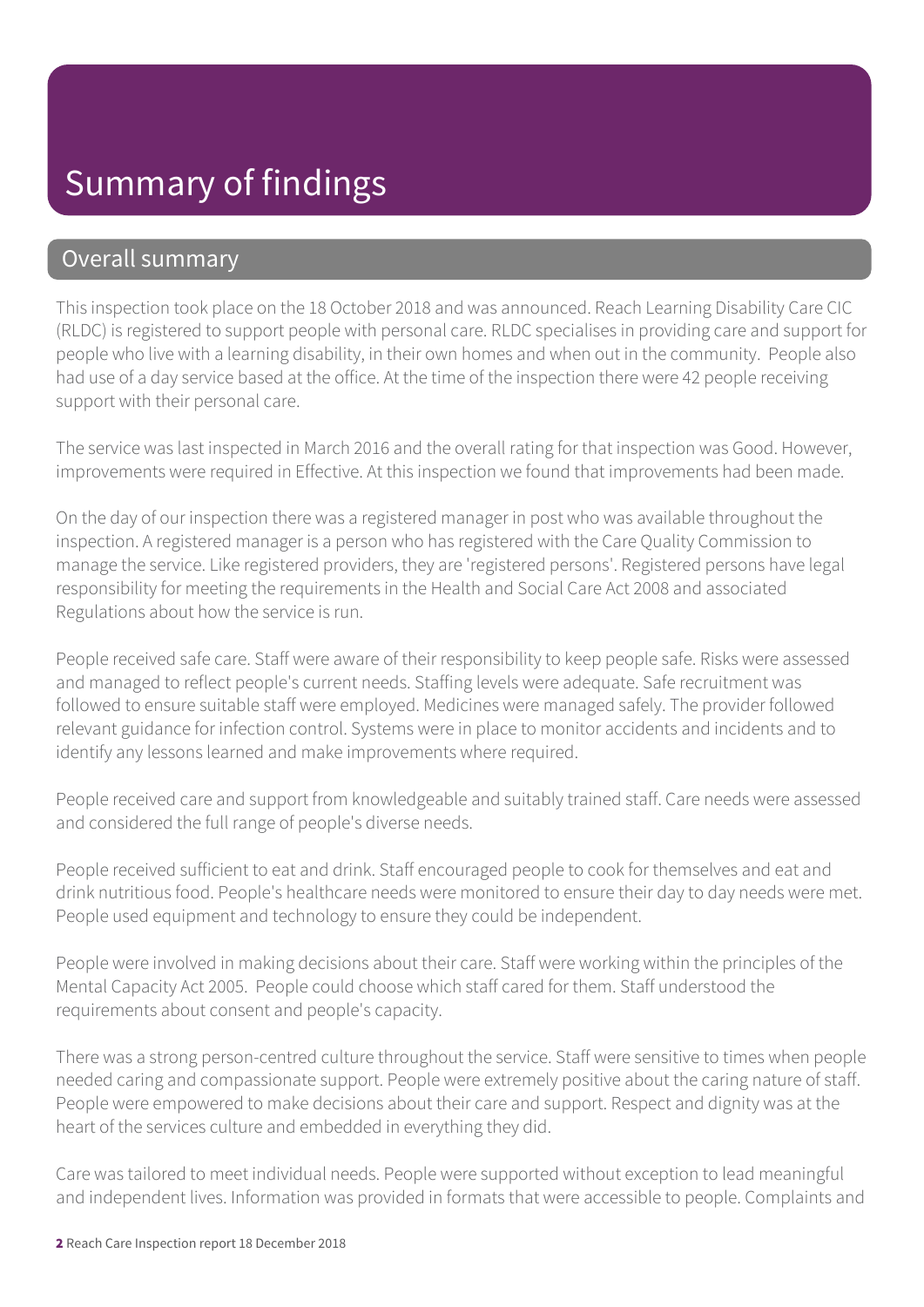concerns were fully Investigated, with lessons learned and action taken appropriately.

The service was extremely well led, with a clear focus on person centred care, which empowered people and their relatives to make decisions about their care. Care planning involved people and their families to be fully involved and enabled them to be as independent as possible. The quality assurance systems in place effectively monitored the service. The registered manager responded positively and was proactive to change to continually strive to improve the service.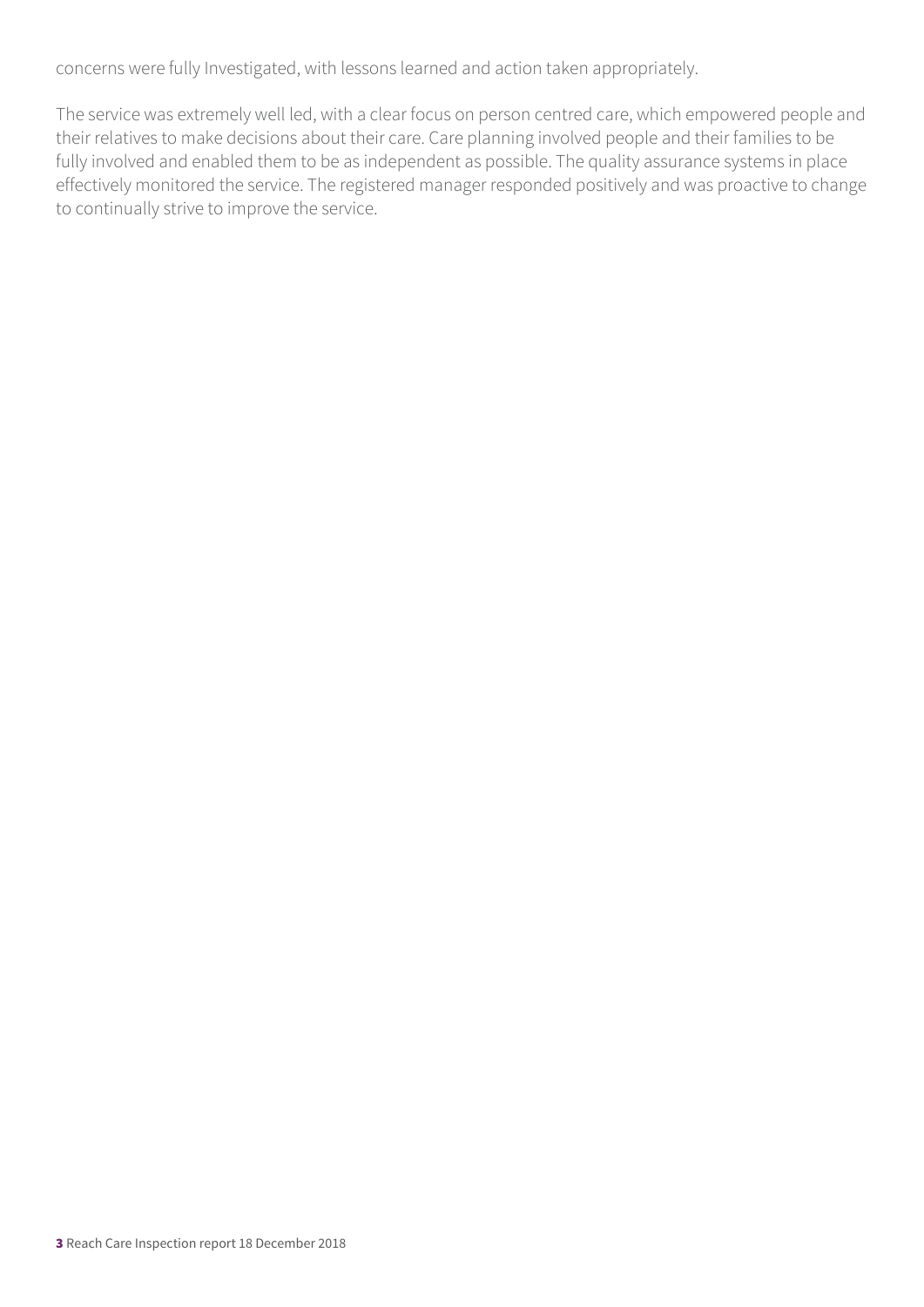| The five questions we ask about services and what we found                                                                                                                           |      |  |
|--------------------------------------------------------------------------------------------------------------------------------------------------------------------------------------|------|--|
| We always ask the following five questions of services.                                                                                                                              |      |  |
| Is the service safe?                                                                                                                                                                 | Good |  |
| The service remained good.                                                                                                                                                           |      |  |
|                                                                                                                                                                                      |      |  |
| Is the service effective?                                                                                                                                                            | Goo  |  |
| The service was effective.                                                                                                                                                           |      |  |
| People were supported by staff who received training relevant to<br>people's care needs.                                                                                             |      |  |
| People's needs were assessed using evidence based tools and<br>provided staff with clear guidance to ensure they had a good<br>understanding of people's needs.                      |      |  |
| People were encouraged to eat and drink sufficiently and their<br>nutritional needs were met. People were supported to live a<br>healthy lifestyle.                                  |      |  |
| People's health needs were well managed, and positive links had<br>been developed with external professionals.                                                                       |      |  |
| Staff followed the principles of the Mental Capacity Act 2005.                                                                                                                       |      |  |
| Is the service caring?                                                                                                                                                               |      |  |
| The service was caring.                                                                                                                                                              |      |  |
| People and relatives consistently told us that staff were<br>exceptionally caring and displayed a passion and commitment in<br>relation to how they supported people at the service. |      |  |
| Staff demonstrated empathy for the people they cared for. They<br>spoke with pride and enthusiasm, ensuring people's needs came<br>first.                                            |      |  |
| People were always treated with dignity and respect.                                                                                                                                 |      |  |
| People's care was proactively planned for and they were always<br>fully involved with their care and support.                                                                        |      |  |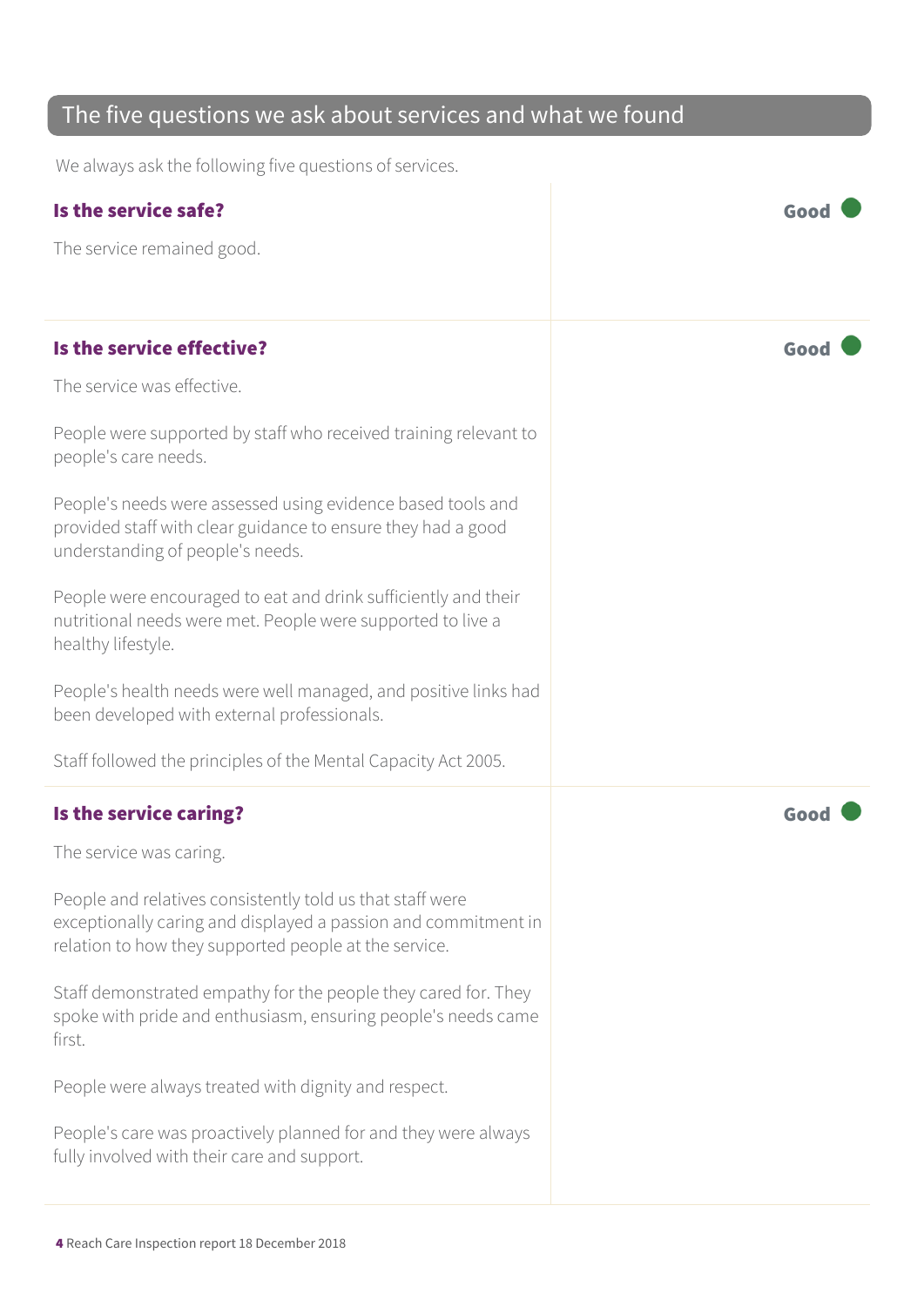| Is the service responsive?                                                                                                                                                             | Outstanding 公         |
|----------------------------------------------------------------------------------------------------------------------------------------------------------------------------------------|-----------------------|
| The service was extremely responsive.                                                                                                                                                  |                       |
| People received person centred care that was tailored to their<br>needs. They received information in formats that were suitable to<br>their needs.                                    |                       |
| People were supported to live a full and active life by staff who<br>encouraged them to reach their full potential.                                                                    |                       |
| People and their families received information about how to<br>raise a complaint if the need arose and the provider ensured the<br>correct action was taken in response to these.      |                       |
|                                                                                                                                                                                        |                       |
| Is the service well-led?                                                                                                                                                               | Outstanding $\hat{W}$ |
| The service was extremely well led.                                                                                                                                                    |                       |
| There was strong clear leadership of the service. Staff felt very<br>well supported without exception. There was a clear vision that<br>people were the heart of the service provided. |                       |
| The service had an open and transparent culture where people<br>and their families felt they were listened to at all times.                                                            |                       |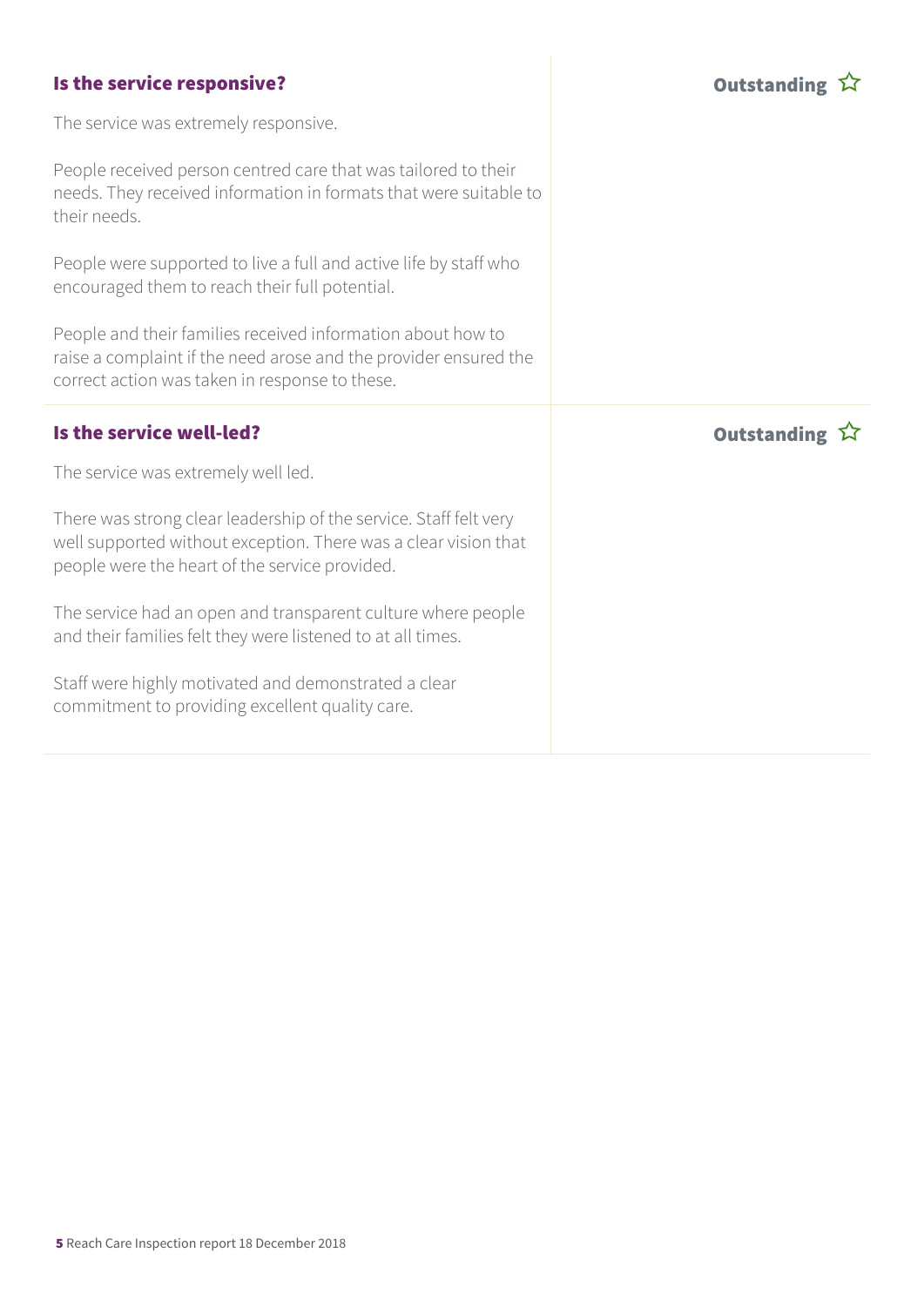

# Reach Care

Detailed findings

## Background to this inspection

We carried out this inspection under Section 60 of the Health and Social Care Act 2008 as part of our regulatory functions. This inspection was planned to check whether the provider is meeting the legal requirements and regulations associated with the Health and Social Care Act 2008, to look at the overall quality of the service, and to provide a rating for the service under the Care Act 2014.

We inspected the service on 18 October 2018 and the inspection was announced. The provider was given 48 hours' notice because the location provides a domiciliary care service and we needed to be sure that the registered manager and staff would be available.

The inspection was conducted by one inspector and an Expert by Experience. An Expert-by-Experience is a person who has personal experience of using or caring for someone who uses this type of care service.

Prior to the inspection we contacted the local authority commissioning team and other professionals who were involved with the service. Their comments were used to plan the inspection and fed into the report.

We reviewed information the provider sent us in the Provider Information Return (PIR). This is information we require providers to send us at least once annually to give some key information about the service, what the service does well and improvements they plan to make.

To help us plan our inspection we reviewed previous inspection reports, information received from other agencies and statutory notifications. A notification is information about important events which the provider is required to send us by law.

During the inspection we observed three people taking part in an activity at the day centre which is part of 'Reach Learning Disability'. We spoke with four people who used the service and three family members. We also spoke with six support staff, the care coordinator, senior administration officer, registered manager and operations director.

We looked at the support records for six people who used the service, and we also reviewed parts of other records for other people. This included people's medicine administration records, accident and incident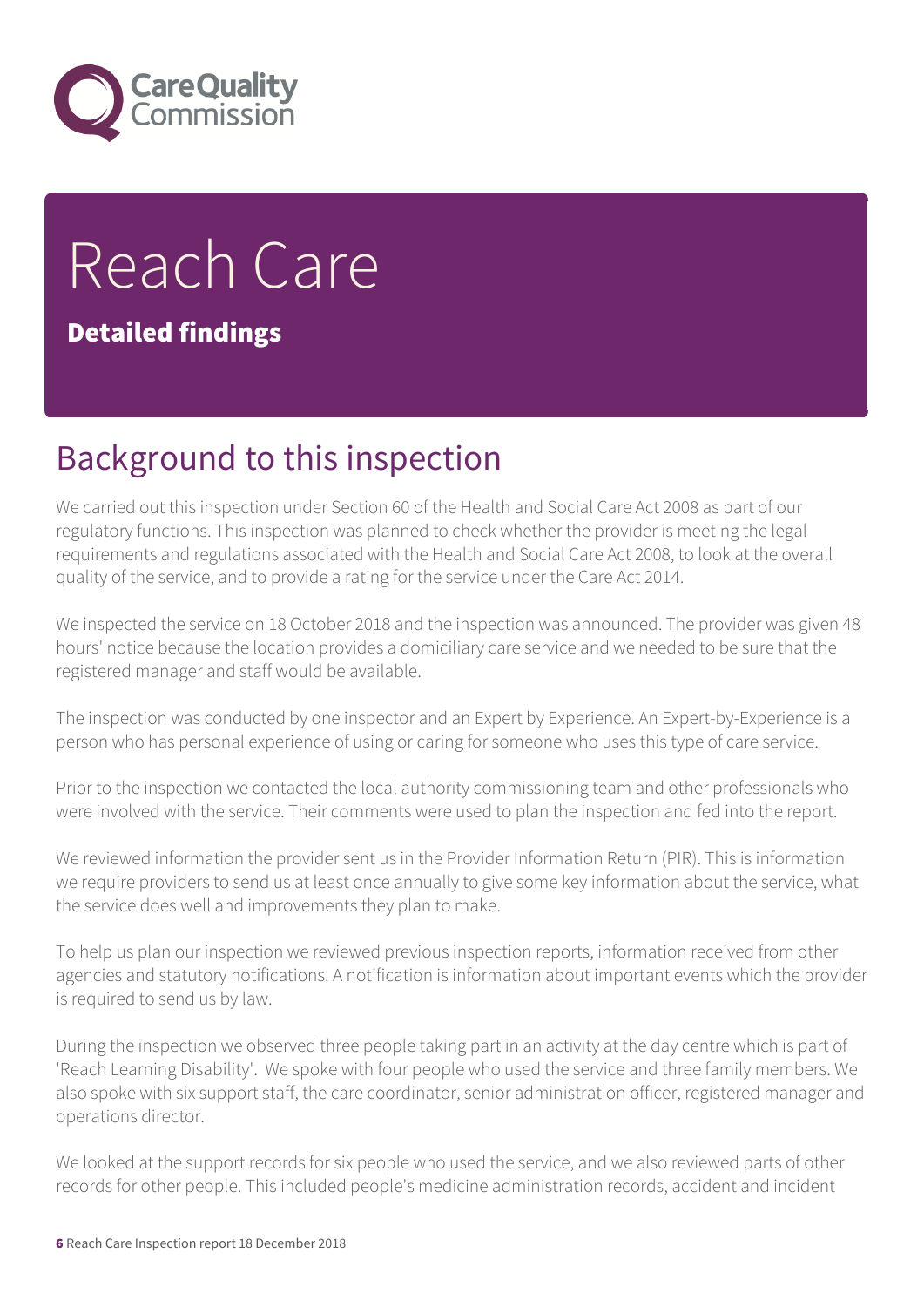logs, staff recruitment and training records. In addition, we reviewed company quality assurance audits, policies and procedures.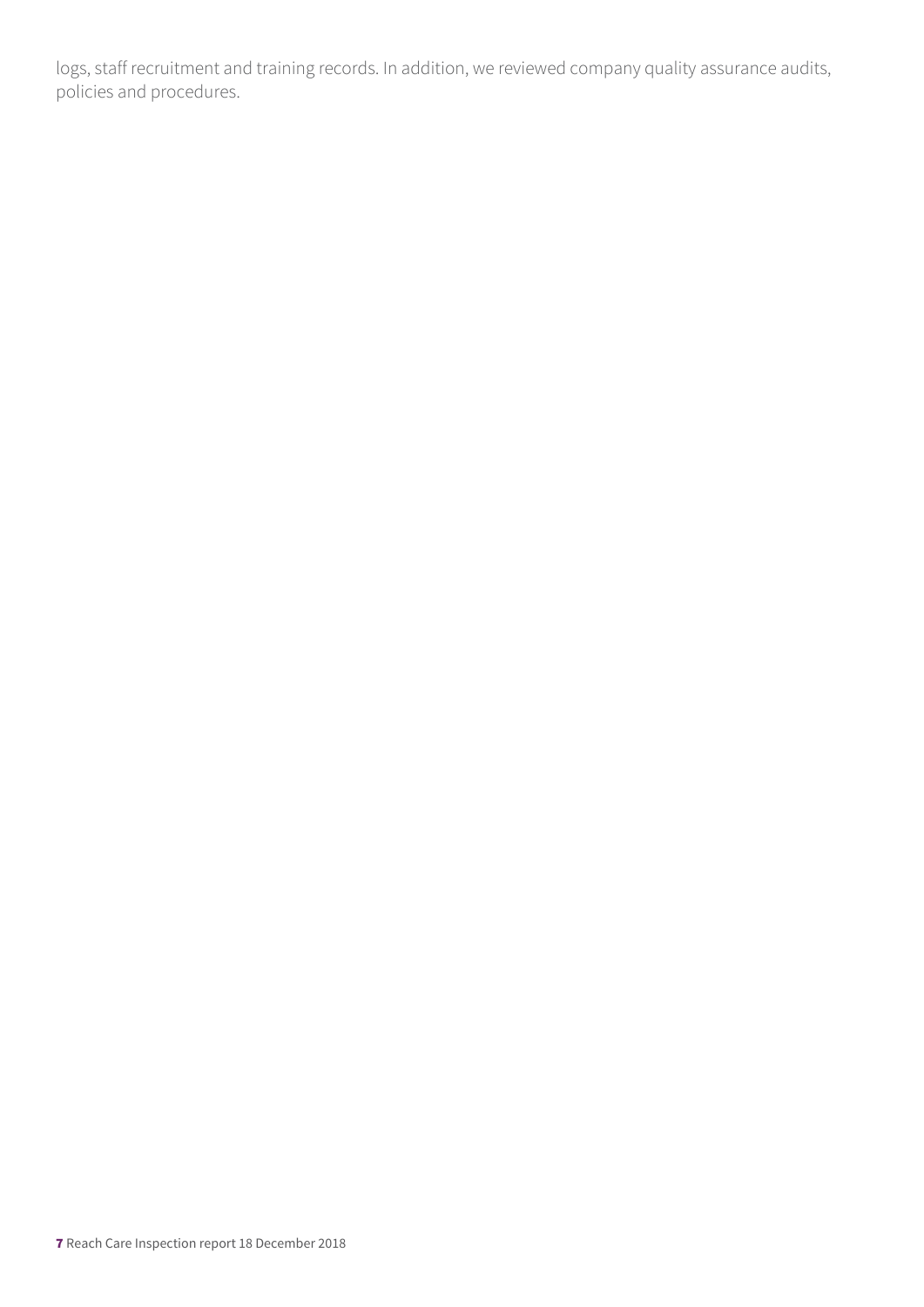## Our findings

People continued to receive safe care. People were protected from the risk of abuse, as the provider had systems in place to ensure staff were fully aware how to keep people safe. People we observed were content, happy and relaxed with the staff who cared for them. One family member said, "[Name] is so safe, because the staff are all friendly and caring." Another family member told us, "[Name] is perfectly safe as the staff always have their best interest at heart."

The registered manager described the reporting process for safeguarding concerns. There were systems in place to record and monitor safeguarding issues and concerns. All staff had training on abuse and this training was renewed and refreshed regularly. Staff understood what constituted abuse and how this should be reported. One member of staff said, "I would report to the office or the local authority safeguarding team. Records we looked at identified all safeguarding concerns had been reported and dealt with in line with the provider's policy and procedures.

The provider operated a safe place scheme, which meant the office was a safe space that people who used the service and others could access, should they find that they felt unsafe whilst they are out in the community. For example, lost, frightened, confused or scared. This meant people were supported to keep safe.

People's needs were assessed. Risks were identified and managed. Detailed risk assessments were in place to identify current risks for each person in relation to their care needs and behaviours, such as, carrying out tasks independently and managing their own safety. Each risk assessment had been reviewed on a regular basis to ensure the support plans in place were appropriate to individual's needs. We saw one risk assessment for the use of barrier creams that may contain paraffin. These creams can pose a risk of fire. The risk assessment identified the risks and how to keep the person safe.

Systems were in place in case of an emergency, such as risk of fire. There was an emergency evacuation plan for each person to support them in an emergency in their own home, which was easily accessible and kept on the persons care file.

Recruitment systems were in place to make sure that the most suitable staff were recruited to support people. People told us they were involved in the recruitment process to ensure they got the right person to support them. Staff described how they were introduced to the person they were caring for and that they undertook shadow shifts in the first instance (working alongside another staff member), so people were aware who would be caring for them. Discussions took place to make sure each person was happy with their care team. Any concerns, such as if the person wanted a change of staff, was accommodated.

People and their families felt there was sufficient staff. Staff told us there was enough of them to support people's needs. One member of staff told us about the staff team they worked with. They said, "This gave the person we care for a variation of staff. We work well as a team and communicate to each other through the communication book, phone calls and text to ensure we meet the person's needs."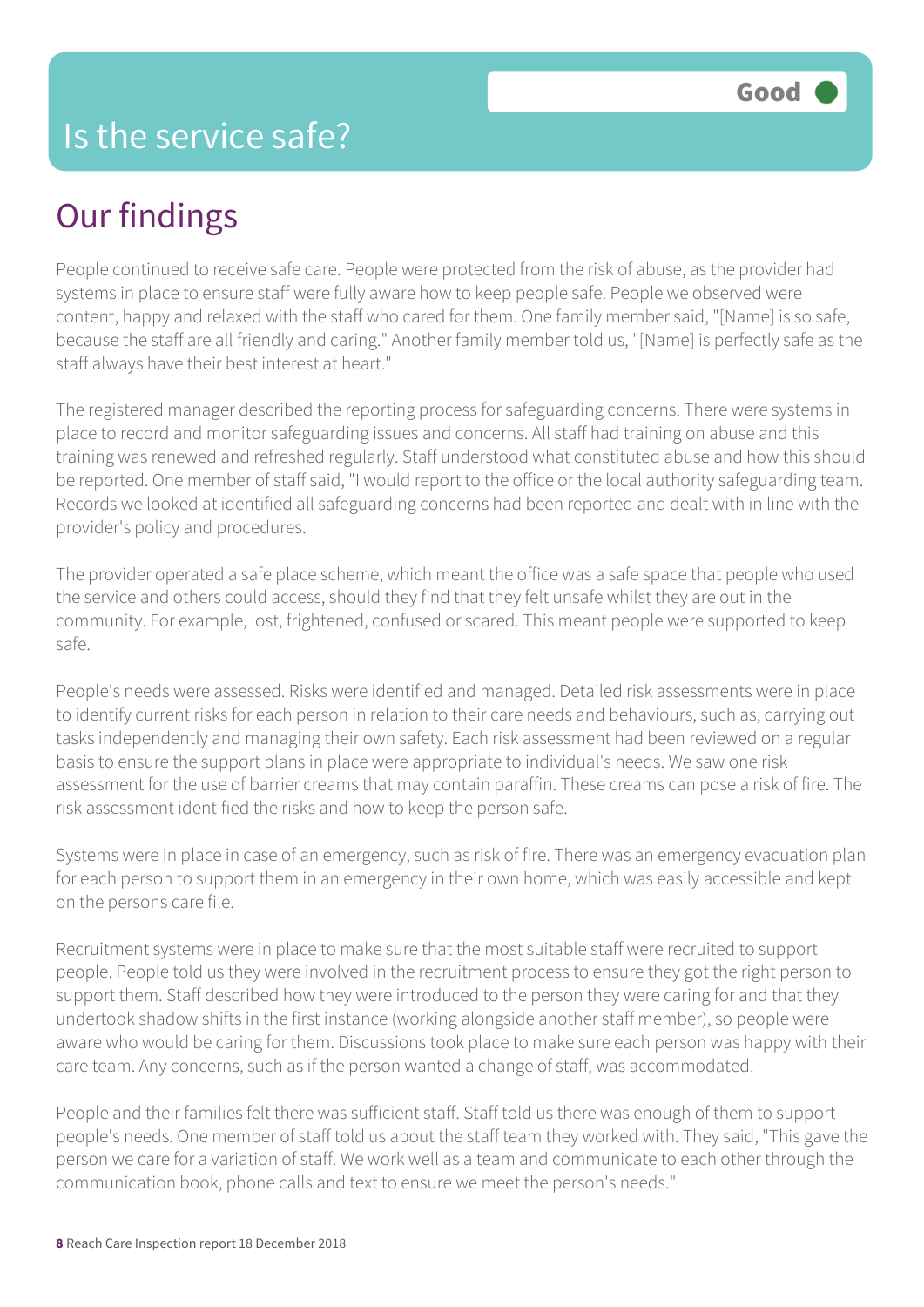We spoke with the registered manager and the operations director and they told us they assess people's needs for the number of staff required. They had identified three staff were required to maintain adequate levels of cover for holidays and staff training. The registered manager said, "We don't use agency staff as we like to keep familiarity for the people who use the service." They told us they had a rolling recruitment process in place to ensure there was sufficient staff employed. The operations director said, "We do not take on any care packages if we do not have the relevant numbers of staff to cover the care."

People received their medicines as prescribed and were given them by trained staff who ensured medicines were administered on time. Three people confirmed they got their medicines on time. One person said, "Staff help one evening a week when I am out in the community, but other times I am responsible for my own medicines." Records showed identified medicines were given as prescribed. There was a list of medicines with known side effects on each person's care file. This was for staff to identify any symptoms if a person had a reaction to the medicine taken. Staff who administered medicines received appropriate training and had their competency assessed. Staff adhered to policy and procedures for administering medicines to people.

A robust system was in place to manage accidents and incidents to ensure they mitigated any risk to people. Accidents and incidents were monitored to identify any lessons learned and make improvements where required. For example, in response to medicines errors, additional staff supervision, training and staff meetings were held to discuss medicines management. The provider told us they were planning to simplify some of their medicines recording systems to reduce errors.

People were protected from the risk of infection as the provider had infection control procedures for staff to follow. Arrangements were in place to ensure the provider was following relevant guidance for infection control and staff ensured the environment where people lived, was clean and free from infection. One person told us staff wore both gloves and aprons as appropriate when providing personal care. Staff we spoke with confirmed they used personal protective equipment (PPE) and that these were in good supply. We found regular spot checks took place to assess staff practice and checking staff wore appropriate PPE was part of these checks.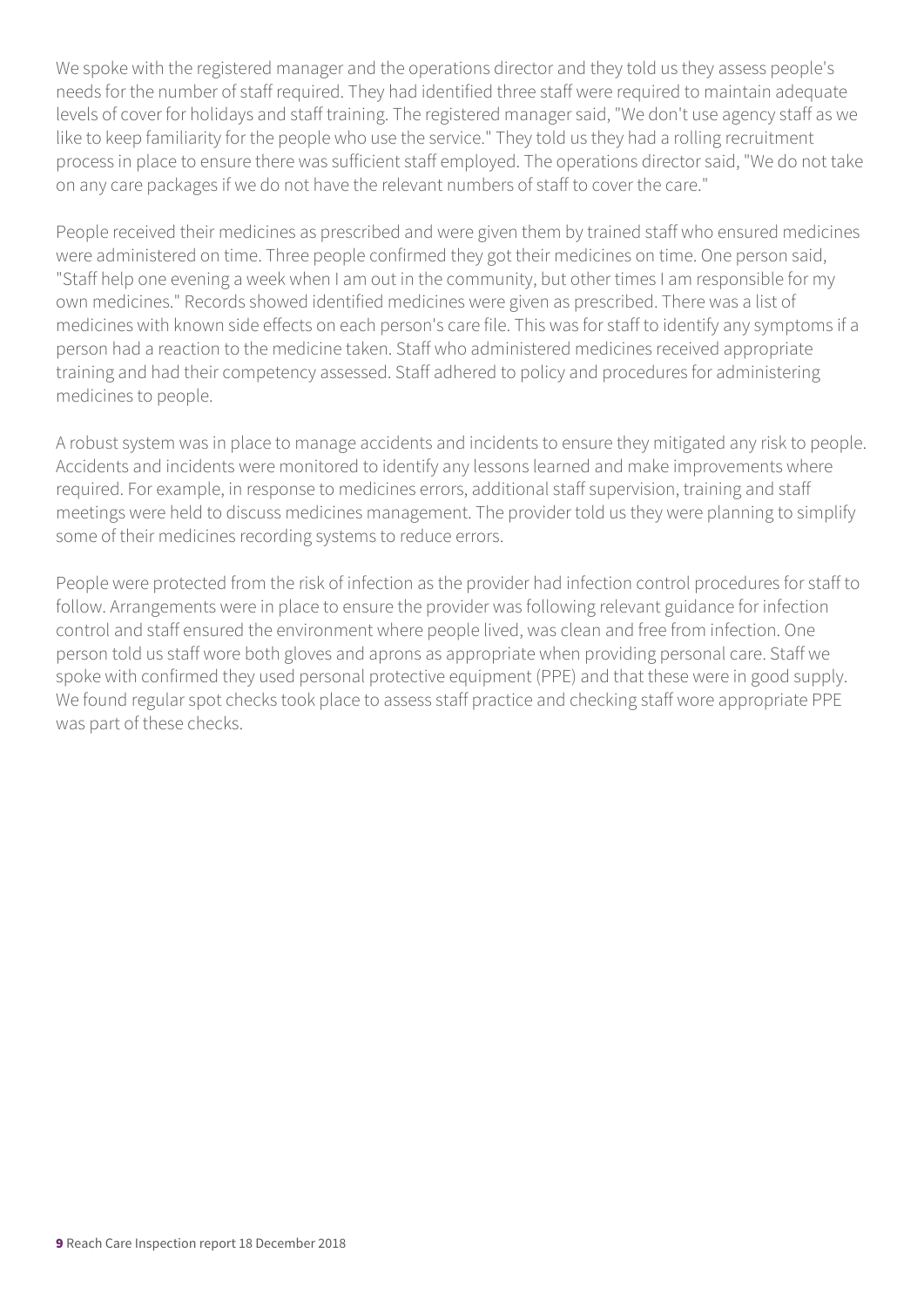### Our findings

People received effective care from staff who had the knowledge and skills they needed to carry out their roles and responsibilities. People and their relatives felt the staff were well trained. One person said, "Staff are trained to support me, they are trained on the job." A relative said, "Staff are trained to support [Name]." Staff undertook a robust induction, training and supervision to ensure they worked effectively in their role. The administrator told us the system in place to monitor training was being reviewed and was being upgraded. This would make monitoring the process for training renewal and refresher courses more efficient.

The registered manager told us, a robust induction had been undertaken by staff. Staff and records we saw confirmed this. Staff had completed the 'Care Certificate' training where required. The Care Certificate is an identified set of standards that health and social care workers adhere to in their daily working life. It gives people and their relatives the confidence that the staff have the same introductory skills, knowledge and behaviours to provide compassionate, safe and high-quality care and support. Records we looked at demonstrated training and supervision was up to date.

Peoples needs were assessed by using nationally recognised evidence based tools. These tools assessed different aspects of peoples care needs, including health care, communication, behaviours, nutrition and hydration. People were aware and involved with their care plan and care reviews. We found people, where able, had signed to say they agreed with discussions and changes to their care needs. We found thorough assessment of needs were completed and individual plans of care developed to guide staff in providing personalised care to people.

People had their nutritional needs met and were supported with their individual dietary needs. One person said, "Staff sometimes cook for me and it's always nice food." Staff explained people's dietary needs and clearly had a good knowledge of these. Staff completed a food hygiene certificate and prepared food for the people they supported. One staff member said, "Sometimes I prepare and cook the food, but we do encourage people to cook for themselves. We ensure we complete the appropriate risk assessment for the person to do the cooking. We also have a kitchen at the office/day service where people are supported to learn life skills, so they can cook for themselves." We saw the area used for this activity, so people were able to gain these skills safely.

People's health needs were monitored on a regular basis and staff ensured that any changes to people's health were communicated to staff at each shift handover. Care plans were updated as and when needed. People told us staff contacted the GP if they needed one. One person said, "Staff sometimes take me to my appointments." Each person had a health passport to ensure any information held by the provider was current and correct. Where required a grab sheet was in place to make sure in an emergency relevant health information was available to other professionals quickly.

People received care and support which was delivered in line with current standards and guidance. People were involved and consulted on decisions about their care and in relation to their home environment.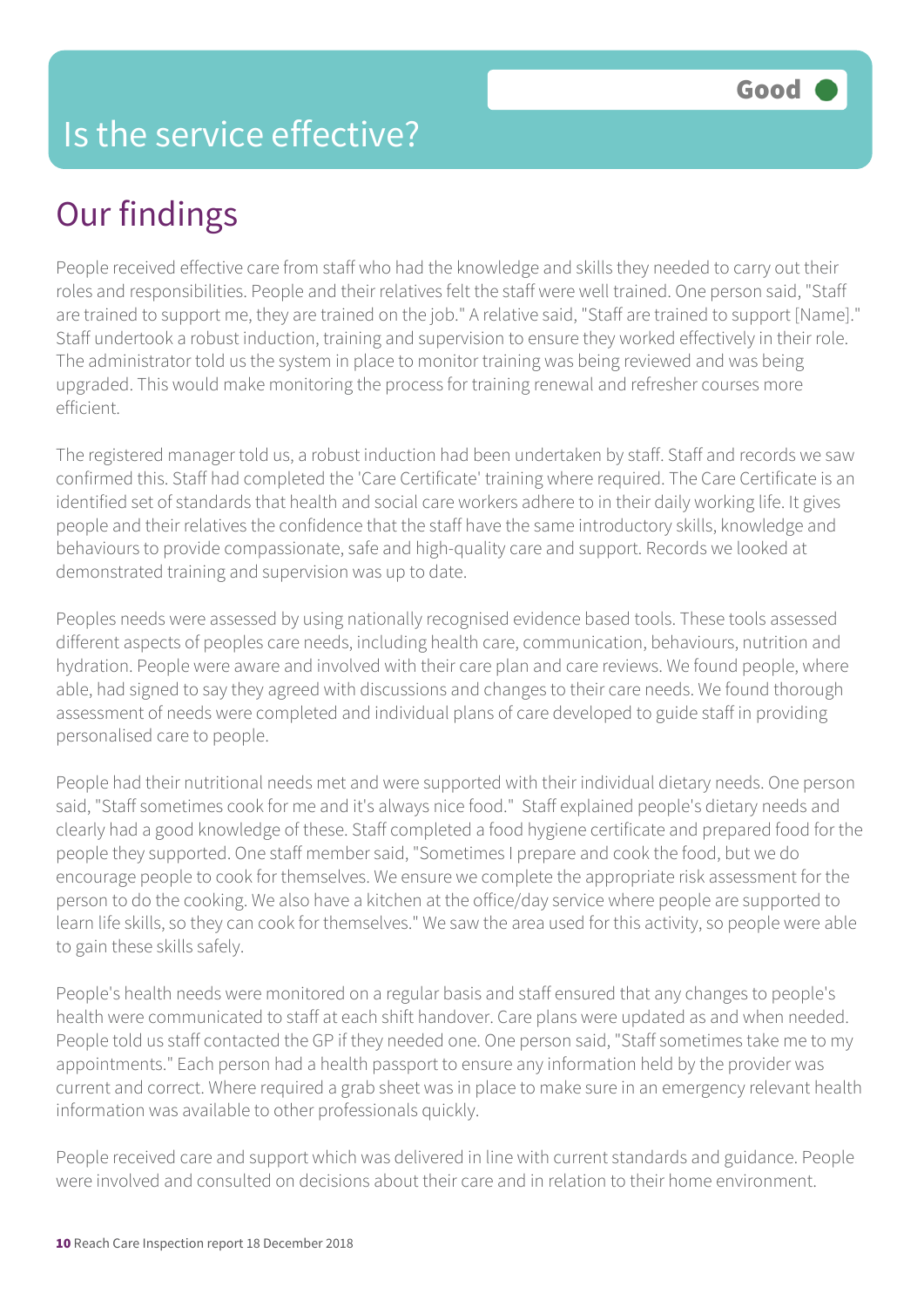Equipment and technology was used to ensure people could do things independently. Such as, computer communication system or walking aids. People's care plans demonstrated different activities and social events that had a positive impact on their health and wellbeing. One relative described how their family member had blossomed since being with Reach Care. They said, "[Name] attitude, behaviour and emotional state was unrecognisable, because staff had worked with them to find solutions, which included one to one support." The family member was overwhelmed with the progress they had seen for the person to gain independence and improve their life skills. This was reflected throughout the care plans and case studies we saw.

The Mental Capacity Act 2005 (MCA) provides a legal framework for making particular decisions on behalf of people who may lack the mental capacity to do so for themselves. The Act requires that as far as possible people make their own decisions and are helped to do so when needed. When they lack mental capacity to take particular decisions, any made on their behalf must be in their best interests and as least restrictive as possible. We checked whether the service was working within the principles of the MCA.

Staff showed an understanding of the MCA and were confident in assessing if people had the capacity or not. They were very knowledgeable about the principals of the MCA and how this reflected in the care and support they provided. One member of staff told us about a person that had anxiety and a fear of speaking to people. The person liked music and wanted to play their musical instrument in public. The staff arranged for the person to attend a social event, so they could achieve their ambition. The person had capacity to decide that they wanted to attend the event, but required support initially with making this decision. This gave the person confidence to make the choice of attending the venue alone. This had a positive impact on the persons quality of life.

Care records confirmed detailed capacity assessments had been completed and reflected a holistic approach for each individual decision about the care requirements of people. Where best interest decisions were required, these had been completed and confirmed with any relevant professionals that should be involved. A healthcare professional told us communication with the multi-disciplinary team (MDT) was excellent, ensuring all those involved in the care package were aware of relevant issues.

At our last inspection in March 2016 we found concerns that relevant DoLS applications had not been made. During this inspection we found efficient and robust systems were in place to ensure appropriate DoLS applications if necessary would be submitted to the assessing authority. We saw where referrals had been authorised that staff were adhering to the conditions as required.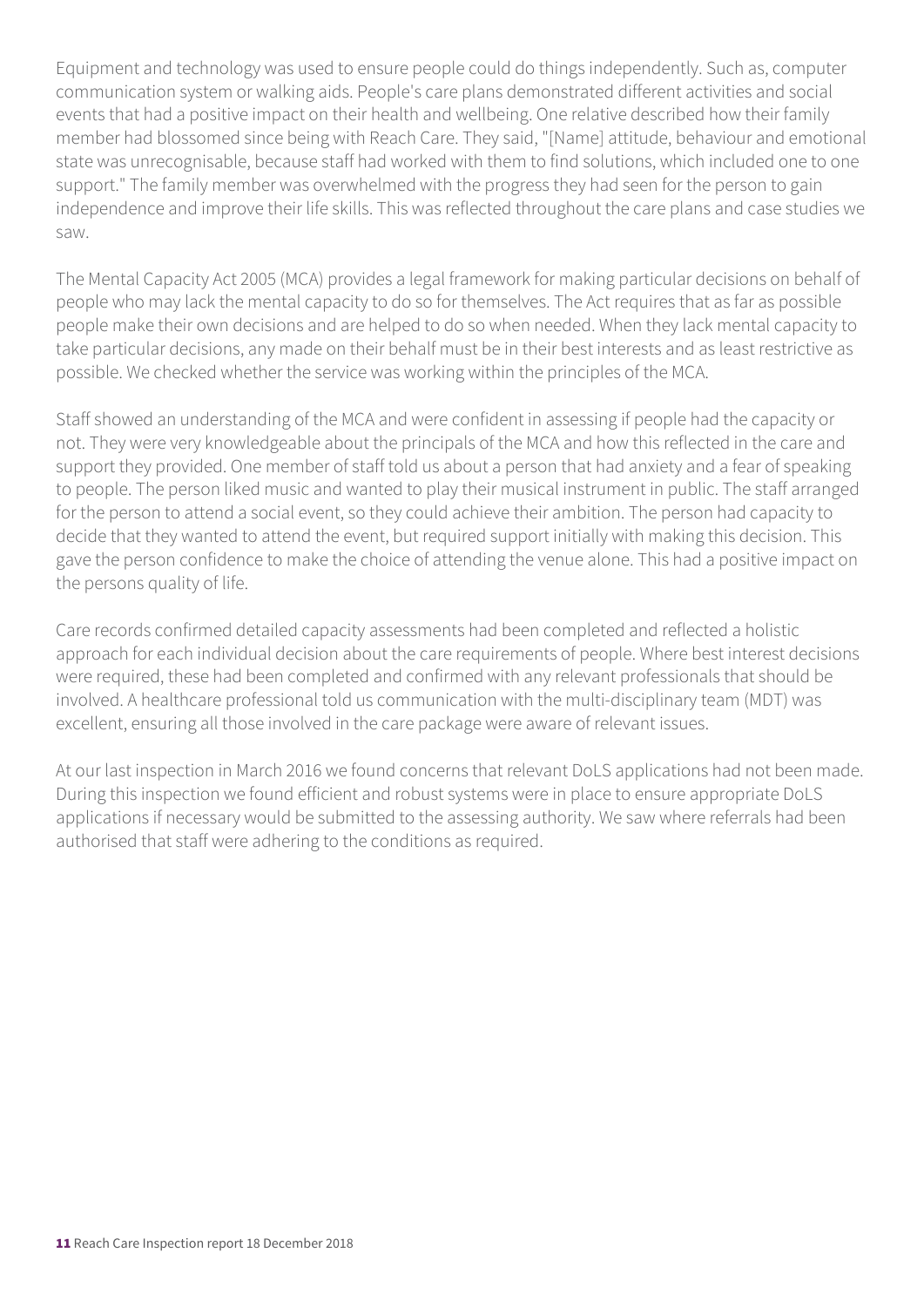## Our findings

There was a strong, visible person-centred culture. The registered manager stated, "Our whole ethos is about caring for people, we always say that clients are the most important people and the focus of all our efforts." This ethos was confirmed by all people, relatives and staff with whom we spoke.

People and relatives were extremely positive about the caring nature of staff. They constantly told us they were a caring team. One person said, "Staff are kind to me, very kind." Another person said, "[Staff] and I have a laugh and joke together." A relative told us their relation had made friends with their peer group and other people that used the service. They said the person was able to develop these relationships at their own pace. The relative told us that staff were thinking about the persons holistic needs and aspirations always. They said, "There are staff who are as ambitious for [name] as we are as a family." Staff were proud of the way they built relationships with people. All staff we spoke with shared examples of how they improved people's lives. One staff said, "It is a very rewarding job. I love working with the people I support." This told us people and their family valued their relationship with the staff team.

The operations director told us how one person had overcome hurdles in their life with support from the staff who helped them to remain relaxed and happy. The impact on the person had an extremely positive outcome. Family had commented that they felt staff genuinely cared and worked hard to provide the best service for the person. From documents we looked at, we saw staff had gone the extra mile to provide care and support to everyone who used the service.

The provider ensured that staff focused on building and maintaining meaningful relationships with people. During our inspection we observed a women's group activity. Our observations confirmed staff treated people with dignity and respect. People and staff interacted well. We saw staff sharing information when a person asked what they were doing. Staff explained in a caring and calming manner why they had to remove the persons possessions away from the activity work area. We saw people laughing and talking to staff and others in the group. People looked as if they were having fun. Staff were comfortable in their surroundings and respectful of the people's dignity. People reported staff were respectful in all areas of support and care.

The service was exceptional in helping people to express their views. Our observation supported what we were told. We saw interactions between people and staff were calm and relaxed. Staff knew how best to support people and people appeared comfortable with staff and the environment they were in. People had limited verbal skills and used a mixture of words, sign language and single word communications. Staff showed excellent skills and knowledge to ensure they communicated with each individual and how to support them.

A health care professional told us the service had responded well to changes of one person's mental health in terms of providing flexible support when needed, with the overall goal of increasing the persons independence and respecting their dignity. Another healthcare professional told us communication with the service was excellent. They said, "The whole staff team were most caring and empathetic towards people they cared for."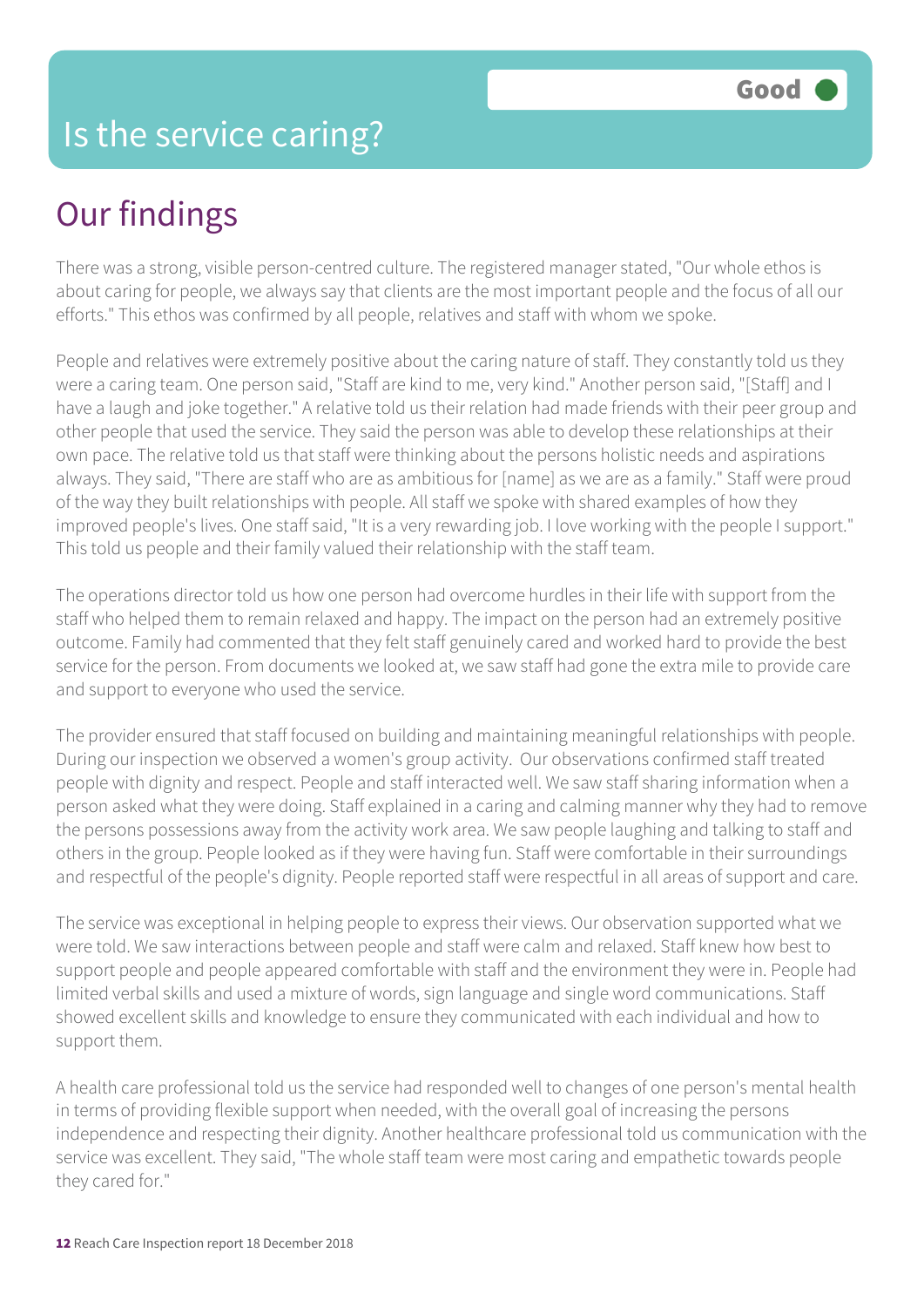People's care records described how staff were to respect people's choices and preferences, and promoted their dignity. For example, the care records detailed the level of support people needed to enable them to manage their personal care needs and how best to offer this assistance. People's care and support was planned proactively with them. Staff used inclusive ways of involving people so they felt consulted, listened to and valued. One person told us they completed their care plan with the family and the care staff. One relative said, "We wrote it together and the staff are very flexible and adaptable to my family member's needs." This confirmed people's care was proactively planned with the person and their family.

Advocacy services help people to access information and services, be involved in decisions about their lives, explore choices and options and promote their rights and responsibilities. We discussed advocacy with the staff who told us none of the people using the service at the time of our inspection had independent advocates but knew how to access this support.

People's records were stored securely to ensure their confidentiality. The registered manager told us they had processes in place that ensured all records were managed in line with the Data Protection Act and The General Data Protection Regulation. This is a legal framework that sets guidelines for the collection and processing of personal information.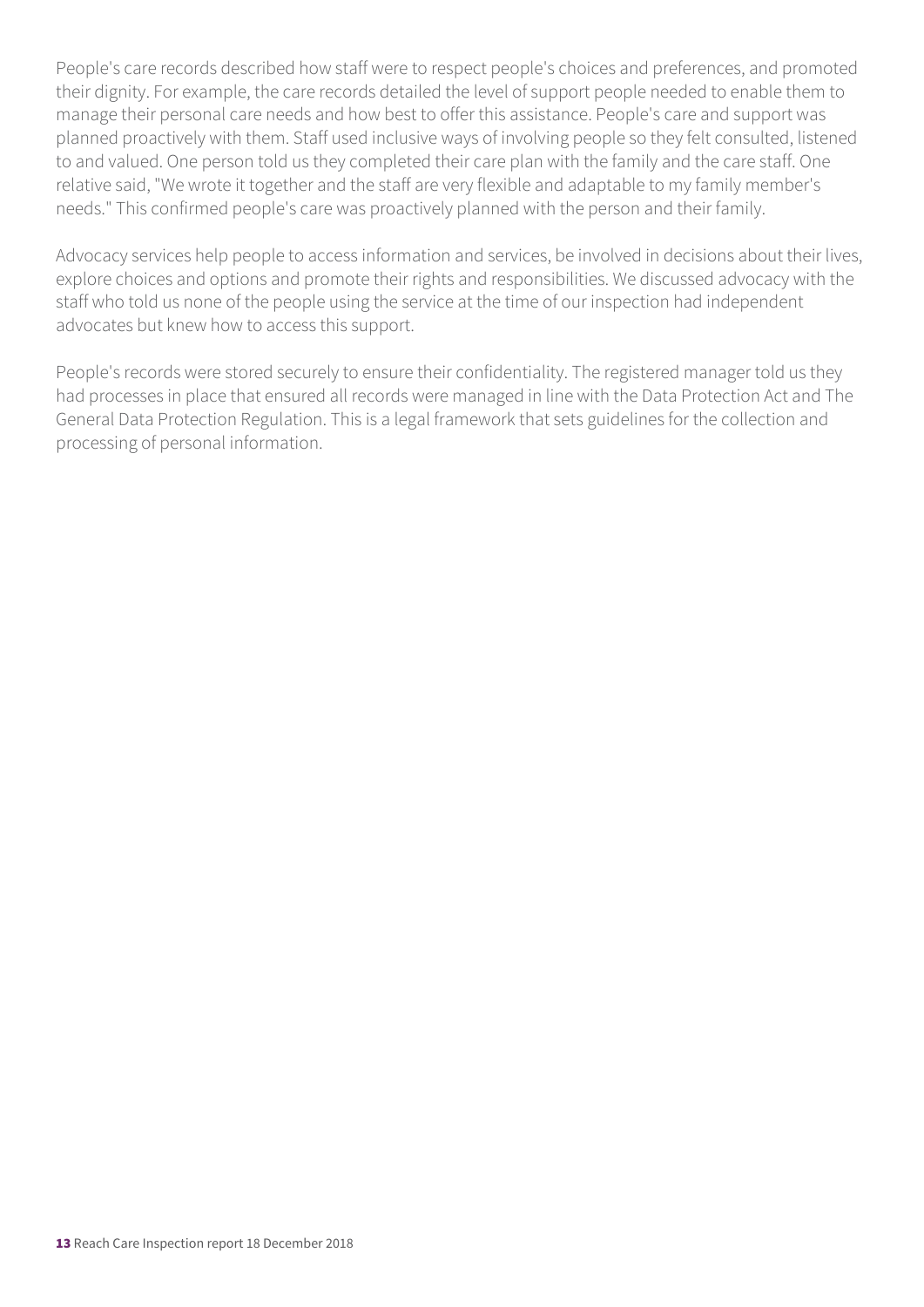#### Is the service responsive?

## Our findings

Staff used a range of different methods to enable people to become a part of their community. Without exception people told us they found the staff supported them to lead independent lifestyles and were very skilled and competent. One person told us, "When I come here I feel amazing and very happy. When I go shopping with my support worker it makes me pleased to be doing it myself. I am going to go to flower pod more. I like gardening, digging and pulling up the weeds. I am really good at gardening I have done it since I was little."

Flower Pod is part of Reach Learning Disability and is a horticultural based social enterprise. The operations director told us 'Flower Pod' had strong links with the community and this enabled people to take part in community activities. They learned new skills, made new friends and it enabled people to feel they belonged.

Staff told us about a person that had increased their independence and now attended Flower Pod without support. The persons communication skills had improved with innovative ideas, such as, using communication software and a communication book with signs and symbols, which enabled the people to communicate more effectively.

Staff were flexible and responsive to people's needs and wishes. People led fulfilling lives and developed friendships with others and staff clearly supported them to be as independent as possible. People were able to follow a variety of interests, and staff enabled them to do this to meet their specific needs and preferences. People enjoyed their hobbies and interests and staff supported them to be independent with these. One relative told us staff go out of their way to find activities, "there is pottery once a week, because [name] likes that."

One relative told us staff had given their family member a better quality of life and had gone over and above to ensure they had improved the person's daily routine. They did this by ensuring the person attended swimming activities and hydro therapy pools each week. Records we looked at reflected that staff had always gone the extra mile to provide care and support. Staff were highly motivated and all enjoyed caring for the people they supported. When they talked about a person they cared for they spoke with enthusiasm and were proud of the improvements to a person's life they had made.

Staff went above and beyond to find out about people's needs and wishes. One person said, "Staff are very kind to me and I have both male and female staff, there is a mixture, they are all very nice and we have a laugh, which I like." Support plans were detailed and written collaboratively with people, reflecting their needs and preferences. Time had been taken to ensure the plans were person-centred and focused on people reaching their goals and achievements. People had a choice when and how care was delivered. Reviews of care took place and were documented. For example, one person required a specific way in which they should be lifted in to a vehicle in their wheelchair. There were clear instructions in how staff should do this which were unique for that person. Each person had a 'This Is Me' document that described the persons history and specific incidents that happened in their life in great detail.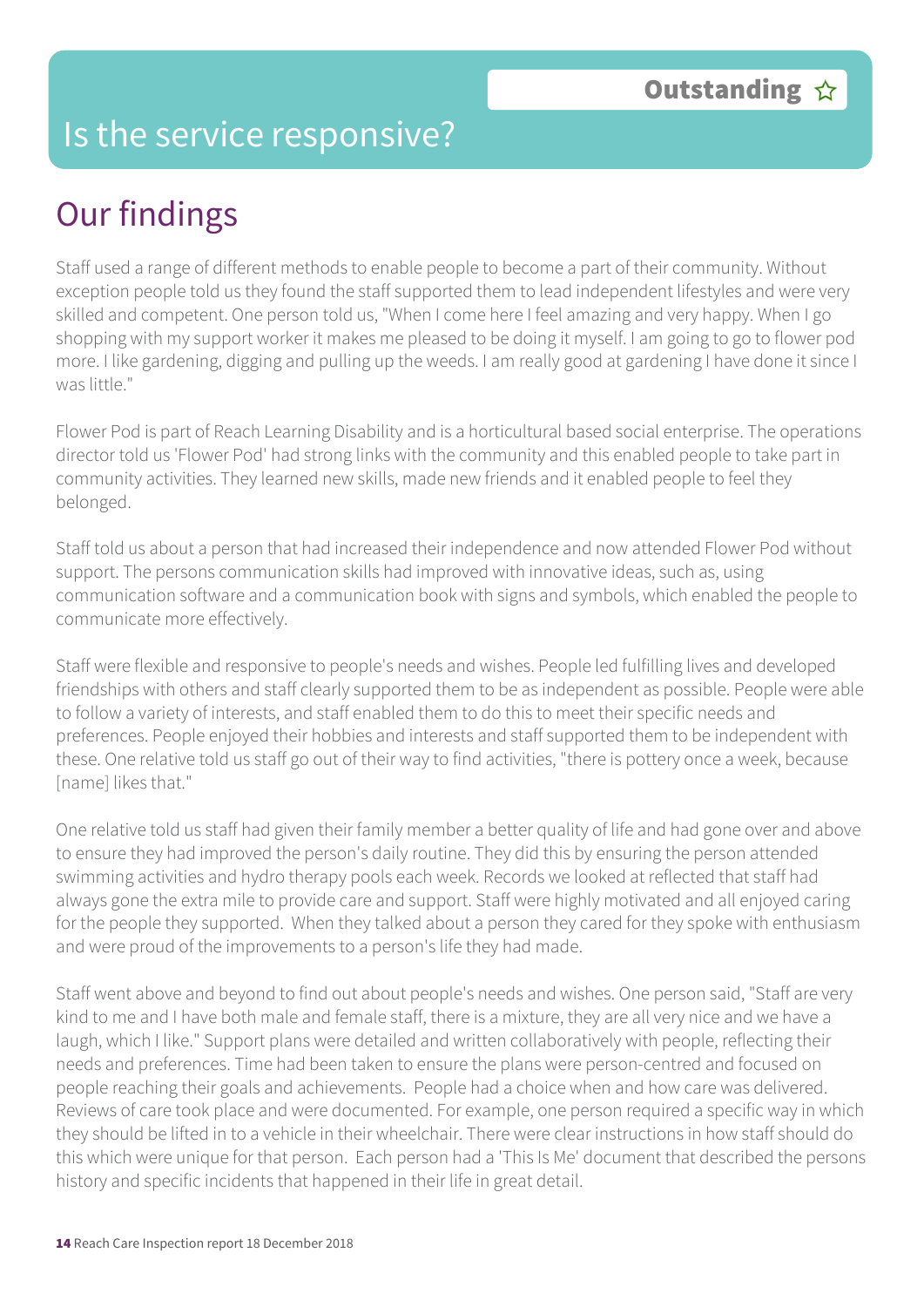Information we viewed told us one person had discussed strategies with staff to ensure they led a healthy life style. They had then received information from the service tailored to them to help them make healthy life choices and changes which could reduce risks to their health. Staff clearly had an excellent understanding of people's wellbeing and how to support them. The manager showed us many examples, where people had exceeded in facing and overcoming the challenges of their lives and how they then sustained this. They gave examples of people whose behaviour and anxiety was out of the person's control and how they had focused on ways to gaining a deeper understanding of the underlying issues that may cause this.

Great care and attention was given when matching people and the support staff. They tried to match people and staff with similar interests and personalities. The registered manager told us they encouraged people to tell them exactly what they wanted and their assessments of care were person centred and not task focused. This was confirmed during our visit. We heard staff contacting people to ensure everything was satisfactory with the care they were receiving. They offered the person an opportunity to make changes to their staff group if needed. This told us people were involved in ensuring the right person was caring for them at all times.

People were able to share their experiences, concerns and complaints with the staff and the provider acted upon information shared. A complaints procedure and complaints log was in place to monitor these. We saw where concerns had been received, they had all been followed up and responded to in a timely manner. People told us they were confident if they had a complaint they knew who they should speak to. One person said, "The owner." Relatives said the whole company of staff listened and were easy to talk to. Staff understood what they should do if a complaint was raised with them. We found the registered manager thoroughly investigated all concerns and incidents then ensured action was taken to put measures and improvements in place to minimise the potential for a reoccurrence of these.

Health care professionals told us communication with the service was excellent. They said information was shared and discussed regarding interventions and strategies for people. One healthcare professional also said, "The service were always keen to improve their input and ensured that they were offering the best service to people." The staff followed advice, sought out and participated in proactive discussions and debriefs with multi-disciplinary teams. They felt the staff teams also shared information with each other well to ensure people's needs were responded to in a timely manner.

The provider had taken innovative steps to ensure that they met the legal requirements for the Accessible Information Standard (AIS). The AIS is a legal framework that requires providers to ensure people with a disability or sensory loss can access and understand information they are given. One member of staff told us they used gestures and sign language to ensure people understood when they had difficulty communicating. For example, if they were living with dementia or lacked capacity. Another member of staff told us there was an email address box for people, families and staff to communicate any change in needs or updates. Easy to read, "Have Your Say" booklets were available to people and their families. For example, an anti-bulling policy and how to make comments, compliment and complaints to ensure all people who use the service understand the information given to them.

People had the opportunity to discuss with staff their end of life wishes should this be required. People had expressed their own preferences, what they wanted to happen at their end of life and advance arrangements in the event of their death. The registered manager told us although they had discussed end of life care with people they had identified the need for better provision for quality end of life care. They were in the process of introducing new support plans in line with current guidance and best practice. The Provider Information Return told us the document will be a celebration of the person's life plan, to include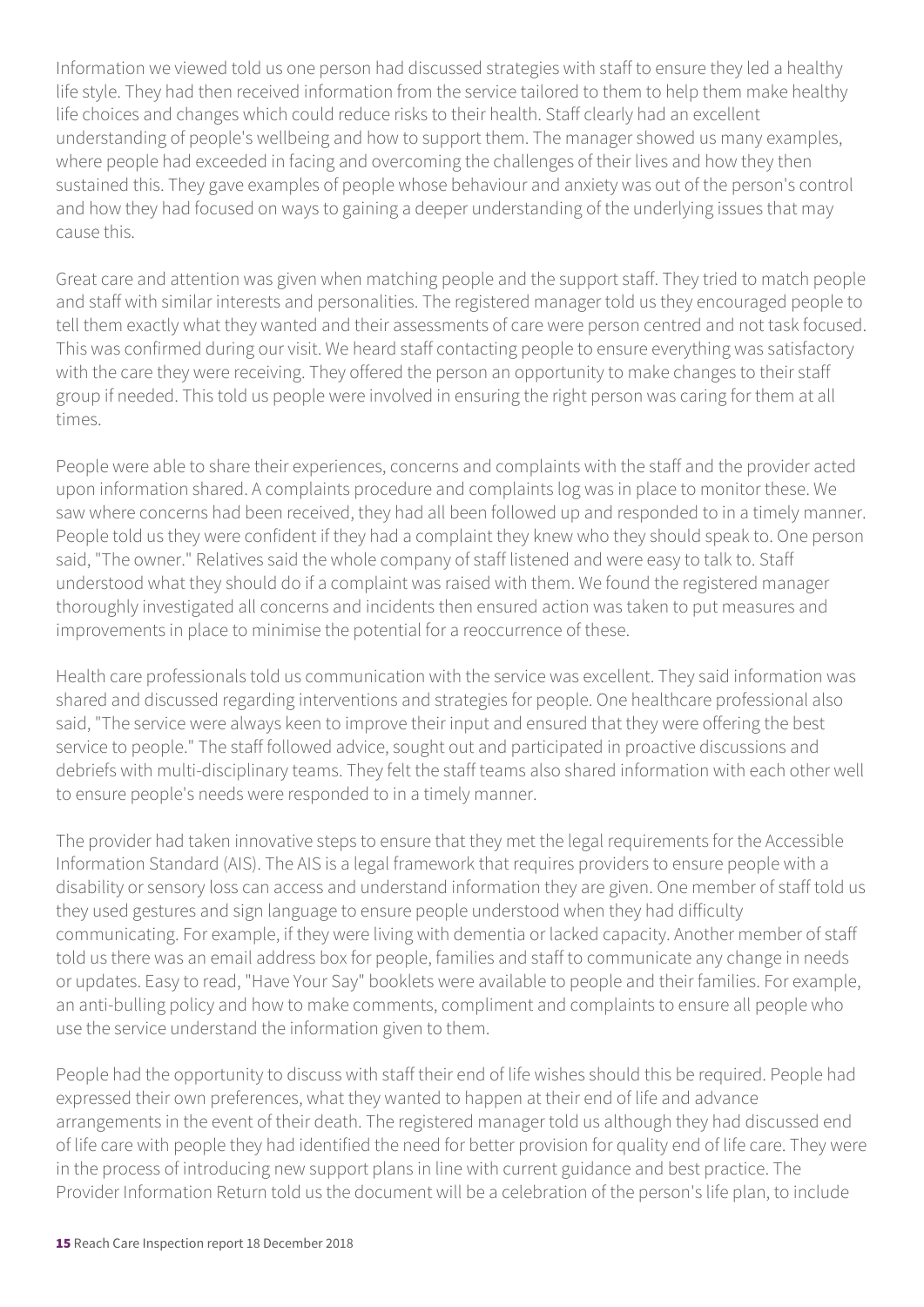how they would like people to remember them and how people would like their life to be celebrated by others. This would encompass religious requirements, cultural beliefs and any other person specific information. We saw some of these support plans had already been implemented. This would ensure people experienced a comfortable, dignified death.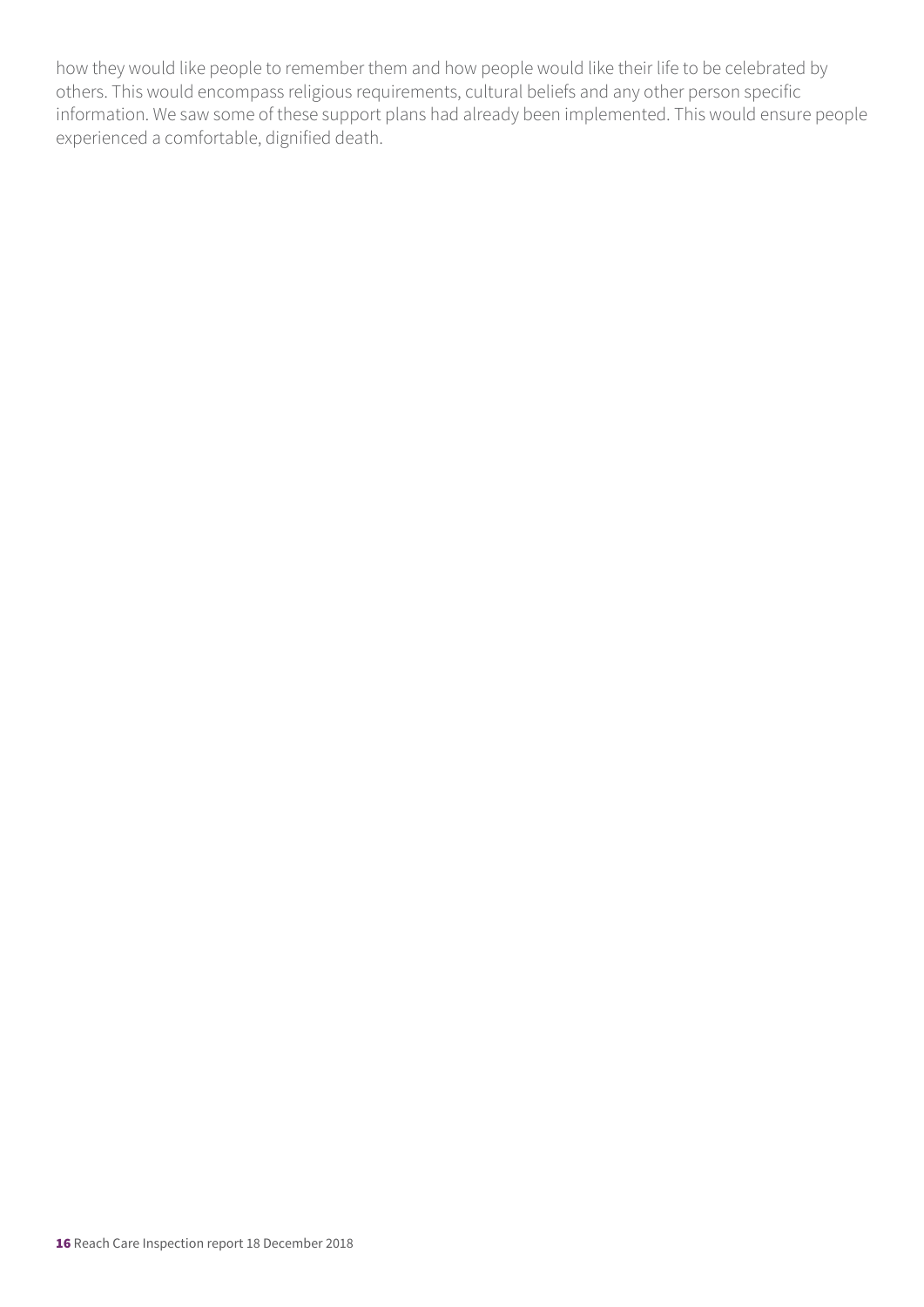#### Is the service well-led?

## Our findings

The provider's ethos, vision and values were completely person-centred to make sure people were at the heart of the service. This vision was driven by the exceptional leadership of the nominated individual and registered manager. One relative told us their family member had been with the agency since the service opened. They said, "The service is very family orientated. I am very happy to sing their praises, they are one of the best agencies. When [Name] first joined the service the staff even supported them to claim specific benefits to ensure they were receiving appropriate financial support. Staff couldn't have been more helpful. Another relative said, "It is a quality service and has changed [names] life." This confirmed staff displayed the services vision and values.

The culture of the service was to support people to rise to new challenges in their lives and learn from these experiences. The staff were excellent role models, identifying and learning new strategies to work with people daily. Staff were also open and transparent working with other professionals to gain greater knowledge and empower people to lead the life they choose.

The registered manager carried out their role of reporting incidents to CQC. They displayed the last rating of the report in the office and on their website. The registered manager led by example, all staff felt the registered manager and the management team were visible and approachable. One member of staff said, "The management are good leaders they are available 24/7 and always come back to you if you have any concerns." Another member of staff said, "The manager and her team are great. They keep us updated and share information, they are all supportive." The registered manager told us they had an open-door policy for people and staff to come and talk at any time. We observed this during our visit, as people and staff popped into the office to have a chat clearly able to discuss any issues as they arose

Staff were extremely motivated and demonstrated a clear commitment to providing dignified and compassionate care. All staff we spoke with gave overwhelmingly positive feedback about working at Reach Learning Disability Care Limited. One staff said, "Staff morale is great. The atmosphere we work in impacts on the people we care for." Another staff said, "When I see people I care for smile, I know I have done my job." Staff said it was 'a great organisation' to work for.

The registered manager showed a good understanding of the duty of candour following any incidents and was open and transparent. They investigated issues and concerns, informing people and providing support where needed. We saw examples of how the registered manager had followed the company's complaint policy when feeding back information on incidents to relatives. There was a fair, open and honest culture at the service.

An effective quality assurance system was in place. Audits and checks were carried out which clearly monitored all aspects of the service. The operations director stated, "We have a clear culture of continuous improvements, we are always looking to see how we can improve things and the new service user agreement is a good example of this. We have made many changes to the service over the past 12 months, learning from both our successes and failures." They told us the service had introduced a service user forum,